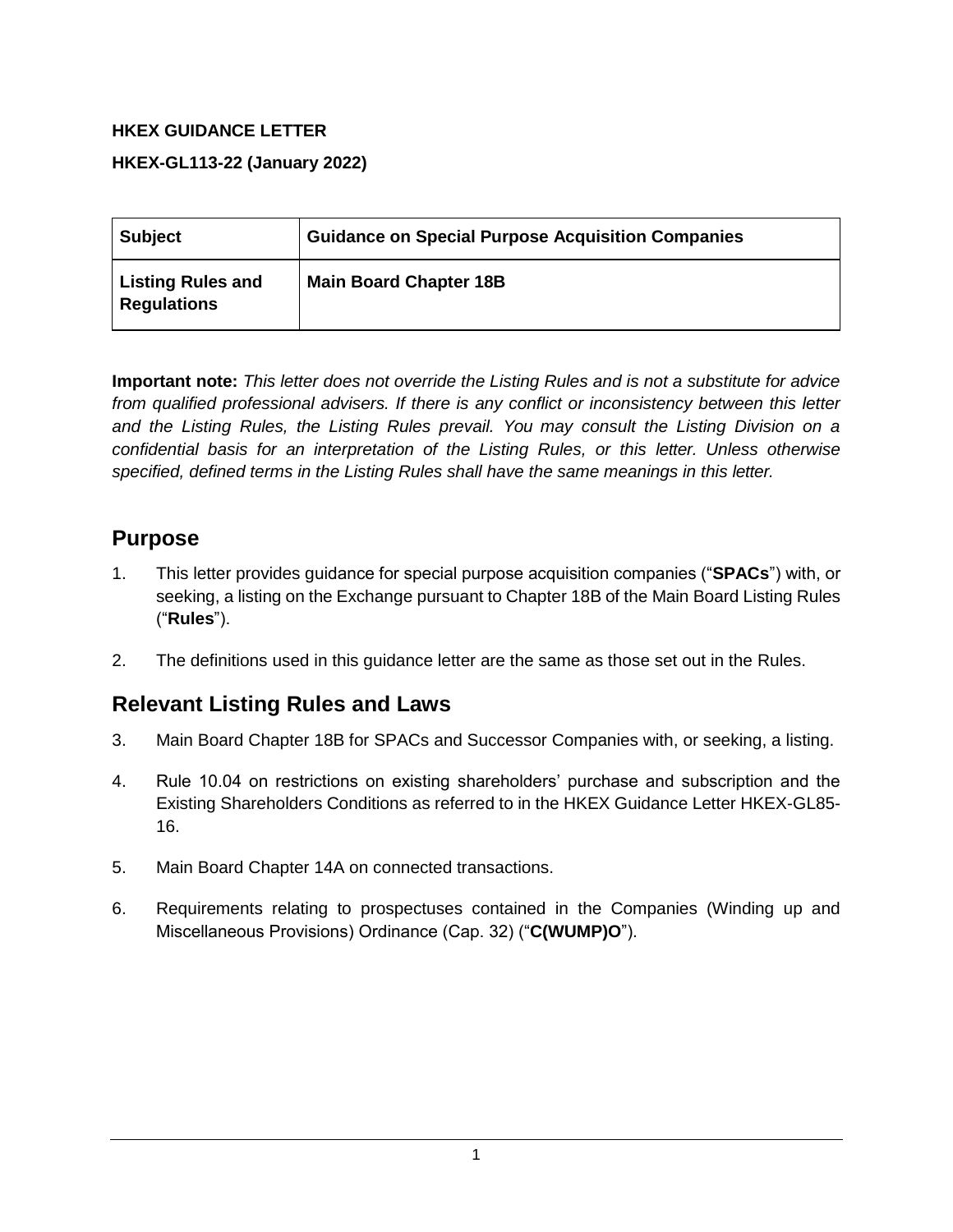# **Guidance**

### **A. Suitability of SPAC Promoters**

- 7. Rule 18B.10 provides that, at the listing of the SPAC and on an ongoing basis for the lifetime of the SPAC, the Exchange must be satisfied as to the character, experience and integrity of a SPAC Promoter and that it is capable of meeting a standard of competence commensurate with its position. For the purpose of demonstrating the above, a SPAC must ensure that:
	- (a) at listing and on an ongoing basis, at least one of its SPAC Promoters is a firm that holds a Type 6 (advising on corporate finance) and/or a Type 9 (asset management) licence issued by the Commission ("**Licensing Requirement**"); and
	- (b) it provides the Exchange with the information that the Exchange requests in accordance with guidance published on the Exchange's website and amended from time to time.

### **Character, experience and integrity**

<span id="page-1-0"></span>8. A SPAC Promoter must provide the Exchange with the following information to demonstrate it has the character, experience, integrity and the standard of competence commensurate with the role.

### SPAC Promoter Experience

- (a) Their experience as a SPAC Promoter including the role they took on, their level of involvement, the number of years they have held that role and the names of the SPACs they have previously established and/or are now interested in as a SPAC Promoter.
- (b) For each of the SPACs referred to in (a):
	- (i) the amount of funds raised at its initial offering;
	- (ii) a description of the types of target sought for De-SPAC Transaction (e.g. size and sector);
	- (iii) the size and terms of the Promoter Shares;
	- (iv) the time that elapsed between the date of the SPAC's initial offering and the date of the completion of any De-SPAC Transaction;
	- (v) the amount of funds raised in any independent third party investment as part of any De-SPAC Transaction;
	- (vi) a summary description of the De-SPAC Target that was the subject of any De-SPAC Transaction (including, for example, sector and geographical location, market share, brief historical financial data and its management);
	- (vii) details of the terms of any De-SPAC Transaction (including valuation, conditions to completion, parties involved and any other salient terms);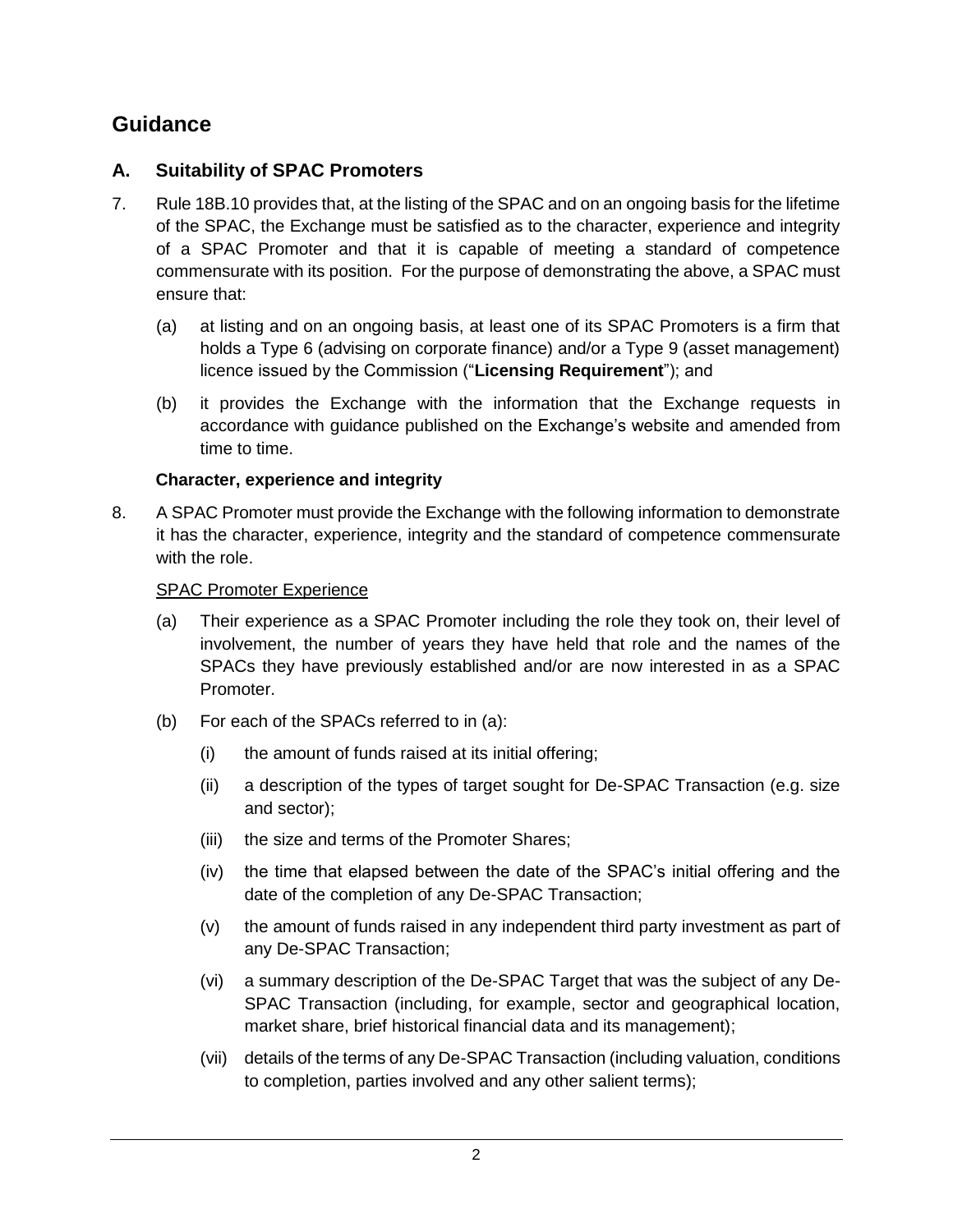- (viii) the percentage of SPAC shareholders that redeemed their shares in connection with any De-SPAC Transaction;
- (ix) the percentage of SPAC shareholders that voted against any De-SPAC Transaction;
- (x) the percentage of any value dilution to non-redeeming SPAC shareholders upon exercise of all SPAC Warrants and conversion of all Promoter Shares and all Promoter Warrants in the Successor Company;
- (xi) the market capitalisation of the Successor Company following any De-SPAC Transaction;
- (xii) performance indicators of the Successor Company since any De-SPAC Transaction occurred (absolute performance indicators and performance relative to that of relevant indexes); and
- (xiii) whether the SPAC was liquidated and/or required to return its funds to SPAC Investors.

#### Investment Management Experience

- (c) Any experience in the professional management of investments on behalf of third party investors and/ or provision of investment advisory services to professional/ institutional investors, including, for each role, a description of:
	- (i) the role and its responsibilities;
	- (ii) the types and geographical coverage of the investments managed;
	- (iii) the fund size;
	- (iv) the fund's investment objectives and policies; and
	- (v) performance indicators such as the net asset value of the managed funds; their absolute performance; and their relative performance compared to that of other major managed funds and relevant indexes.

#### Other Relevant Experience

(d) Any other experience relevant to the role of SPAC Promoter for the SPAC seeking a listing (e.g. managing businesses in the sectors in which the SPAC aims to identify targets) with an explanation of how this work experience is relevant to a SPAC Promoter role.

#### Other Information to be provided

- (e) Details of licences held, including the year they were obtained and the granting institutions.
- (f) Any business interests of the SPAC Promoter that compete or are likely to compete either directly or indirectly with the SPAC for prospective De-SPAC Targets with details of the nature of the competition.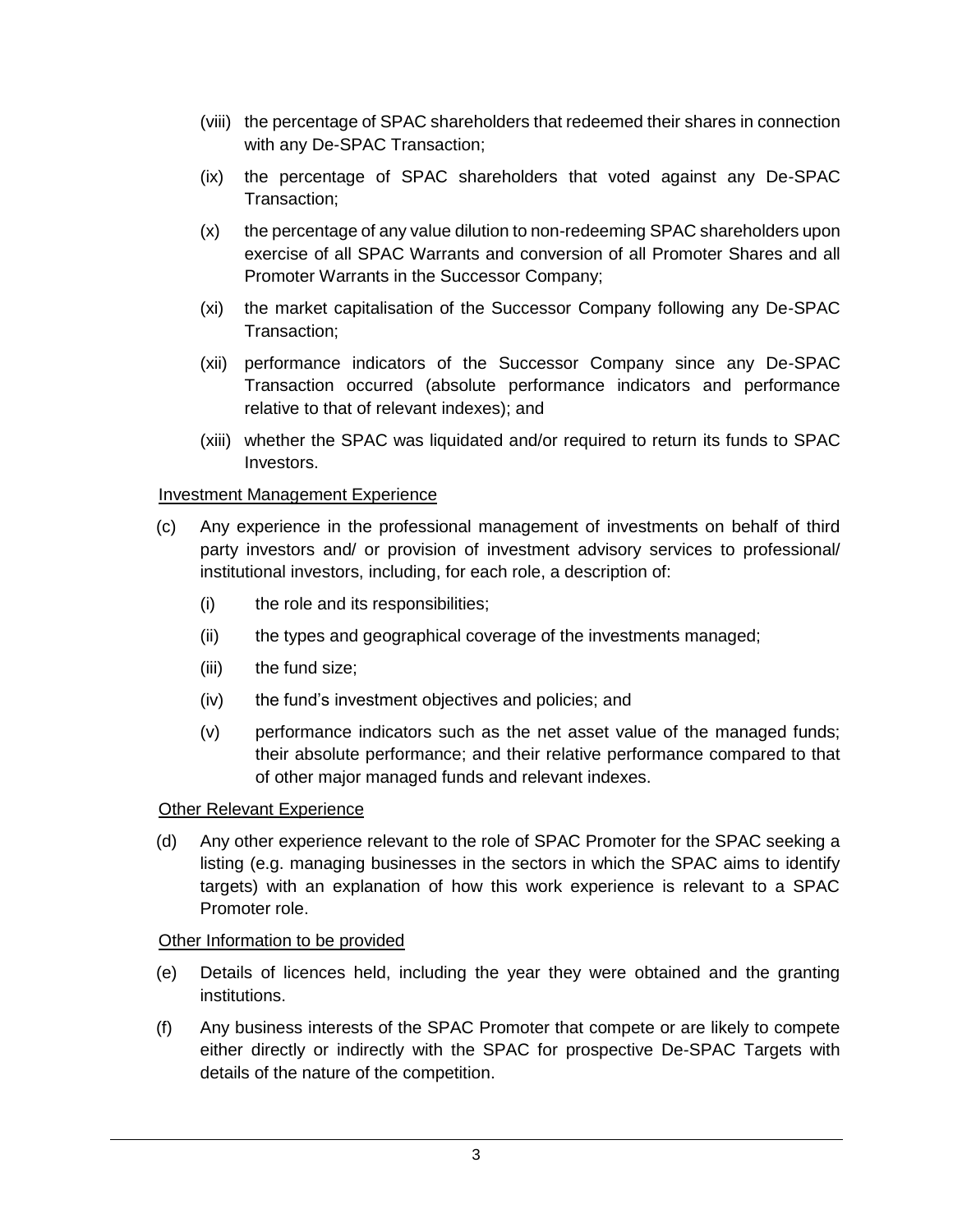- (g) Any breaches of laws, rules and regulations and any other matters that have a bearing on the integrity and/ or competence of the SPAC Promoter.
- 9. A SPAC must include the information set out in paragraph [8](#page-1-0) above in the listing document it produces for the purpose of its listing, updated to the latest practicable date.
- 10. For the purpose of paragraph [8\(](#page-1-0)f) above, existing Rule requirements and relevant guidance<sup>1</sup> on competing interests will apply to SPACs, with references to "controlling shareholders" in those materials being deemed to include "SPAC Promoters".

#### Matters that the Exchange will view favourably

- <span id="page-3-0"></span>11. We will view favourably SPAC Promoters that can demonstrate that they have experience:
	- (a) managing assets with an average collective value of at least HK\$8 billion over a continuous period of at least three financial years; or
	- (b) holding a senior executive position (e.g. Chief Executive or Chief Operating Officer) at an issuer that is or has been a constituent of the Hang Seng Index or an equivalent flagship index.
- 12. For the purpose of paragraph [11\(](#page-3-0)b), we will consider a leading and well referenced index, within a particular market, as an equivalent flagship index. For example, the S&P 500 (SPX), NSADAQ-100 Index (NDX) and Dow Jones Industrial Average (DJI) in the US, and FTSE 100 (UKX) in the UK.

#### **Exchange's approach when considering the suitability of a SPAC Promoter**

- 13. It should be noted that the factors set out in paragraphs [8](#page-1-0) and [11](#page-3-0) above are neither exhaustive nor binding. The Exchange will exercise its discretion on a case-by-case basis, and adopt a holistic approach taking into account all the information provided and all relevant circumstances to determine whether it is satisfied as to the suitability and eligibility of the SPAC Promoter.
- 14. The Exchange reserves the right to request that a SPAC provide further information regarding a SPAC Promoter's character, experience and integrity for the purpose of compliance with Rule 18B.10.

#### **Licensing Requirement**

l

15. The Exchange will consider modifying or waiving the SPAC Promoter Licensing Requirement of Rule 18B.10(1), on a case-by-case basis, if a SPAC Promoter has overseas accreditation issued by a relevant regulatory authority that the Exchange considers to be equivalent to a Type 6 and/or Type 9 licence issued by the Commission.

<sup>1</sup> Rule 8.10; paragraph 27A of Appendix 1 to the Listing Rules; and HKEX Guidance Letter HKEX-GL100- 19.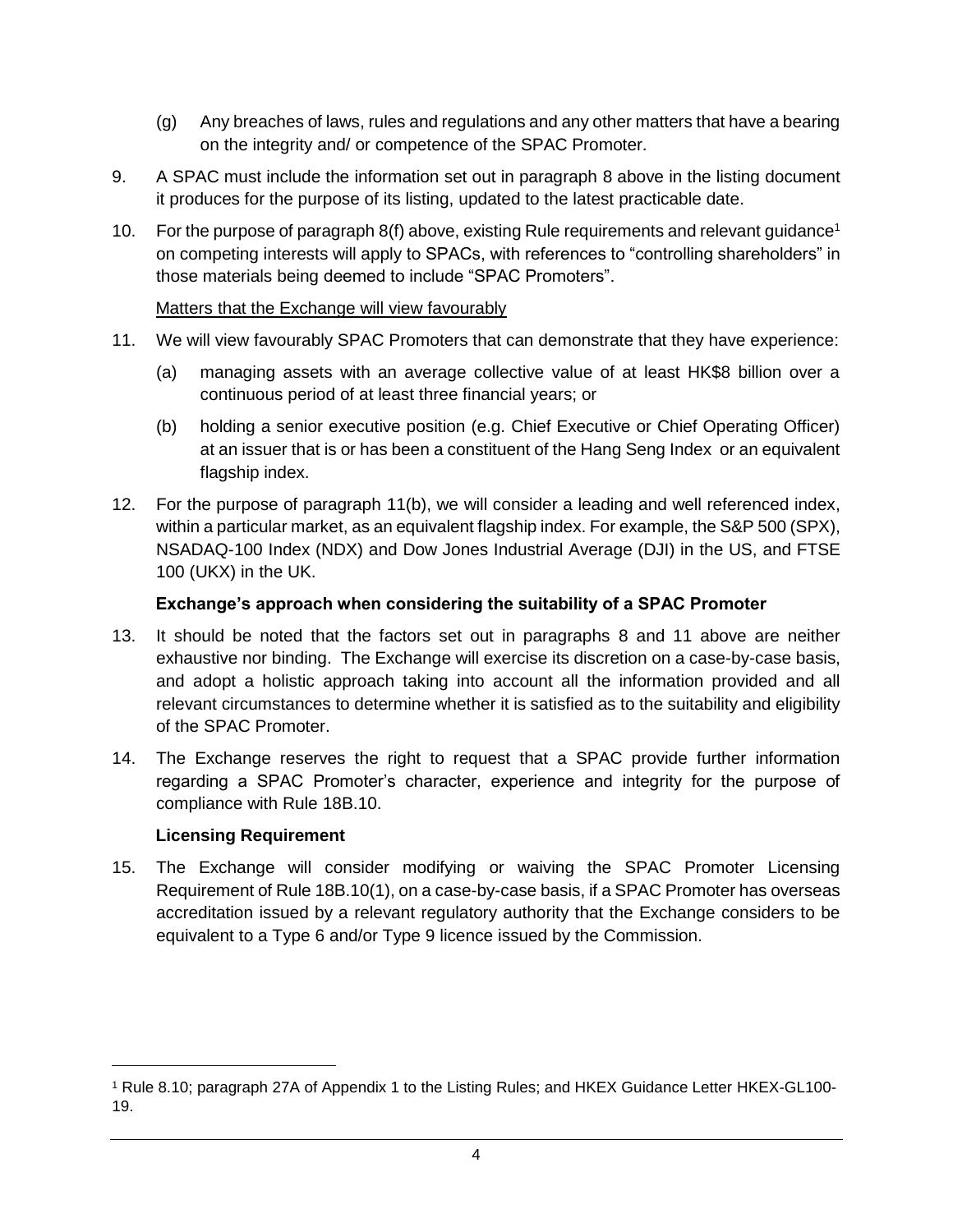16. A SPAC seeking such a modification or waiver must provide the Exchange with the relevant documentary evidence that the SPAC Promoter has obtained such accreditation. The SPAC must also provide details of the initial and ongoing requirements that the SPAC Promoter must fulfil for the purpose of this overseas accreditation and provide a comparison against the corresponding requirements for a Type 6 and/or Type 9 licence issued by the Commission.

Compliance through SPAC Promoter's controlling shareholder

- 17. The Exchange will consider a SPAC Promoter that does not hold the requisite SFC licence to have met the requirement of Rule 18B.10(1), if its controlling shareholder satisfies the requirement.
- 18. This is subject to the condition that: (a) the SPAC demonstrates to the Exchange that sufficient safeguards and/or undertakings are put in place to ensure the controlling shareholder's oversight of the SPAC Promoter's responsibilities; and (b) the controlling shareholder gives an undertaking to the Exchange that they will ensure the SPAC Promoter's compliance with applicable Listing Rules.
- 19. Rules 18B.32 to 18B.34 would apply if there is a material change in such a controlling shareholder.

## **B. Listing Applications**

20. A SPAC (for its initial listing) and a Successor Company (for a De-SPAC Transaction) must file a new application for listing (Form A1) in accordance with Chapter 9 of the Listing Rules. For a list of documents required to be filed with the Exchange together with the respective listing applications, please refer to the Checklists and Forms for New Applicants available on the Exchange's [website.](https://www.hkex.com.hk/Listing/Rules-and-Guidance/Forms/New-Applicants/Checklists-and-forms-for-applications-after-20180215?sc_lang=en)

## **C. Prospectus and Disclosure Requirements for SPAC Listings and De-SPAC Transactions under C(WUMP)O**

### **At initial listing**

21. A SPAC should seek legal advice on the extent to which its listing document must comply with the prospectus requirements of C(WUMP)O.

### **At De-SPAC Transaction**

22. The Exchange will view a De-SPAC Transaction as equivalent to an offering to the public and accordingly, we will vet the listing document issued for the De-SPAC Transaction on the basis that it must meet the relevant prospectus requirements of C(WUMP)O in full.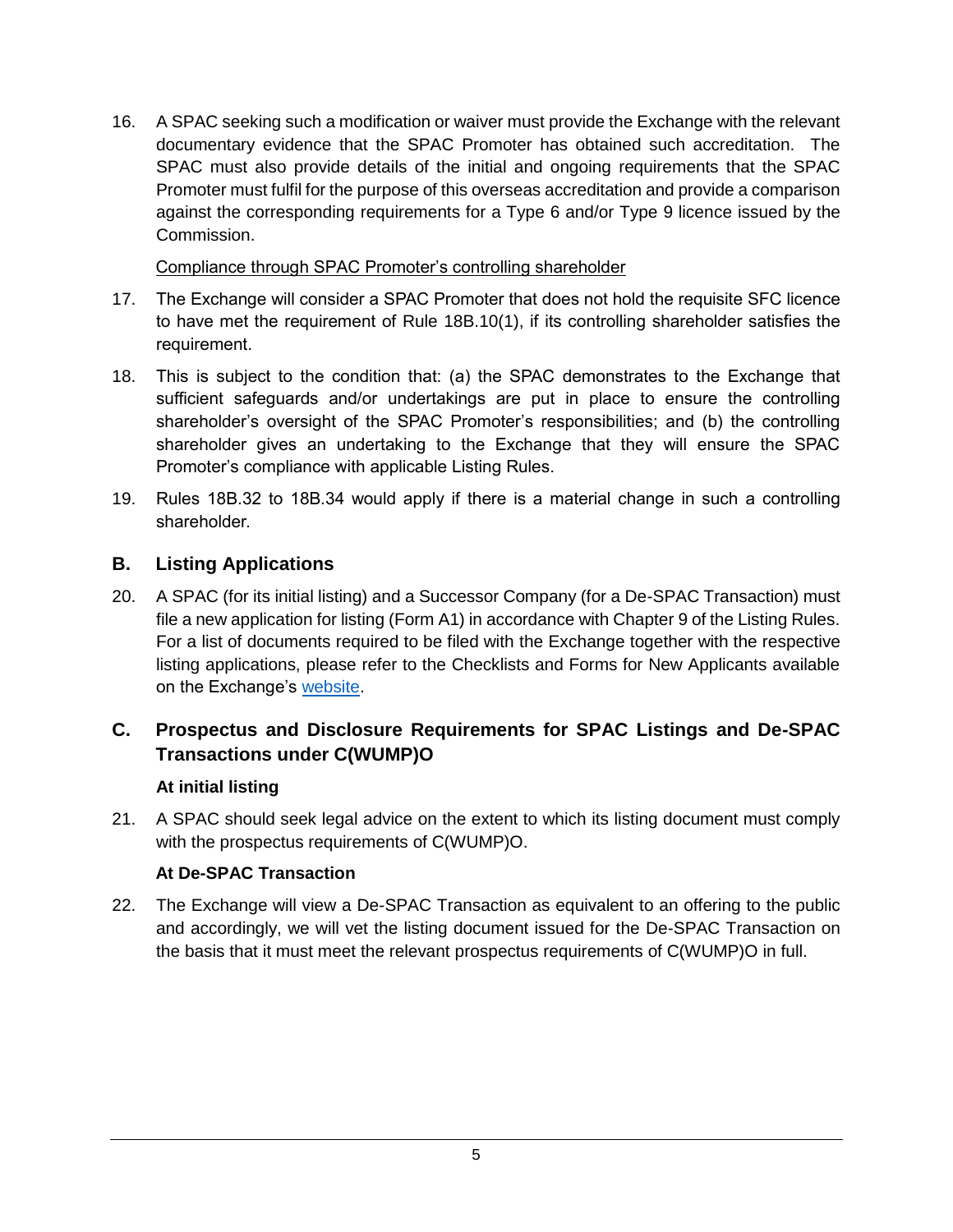### **D. Stock Marker**

23. The listed securities of SPAC will be assigned a special stock short name marker. The stock short names of SPAC Shares will end with the marker "**Z**" and the stock short names of SPAC Warrants will end with the marker "**Z** Y Y M M" or "**Z** Y Y" (with YY representing the expiry year and MM representing the expiry month of the SPAC Warrants). This information is also displayed on the HKEX website [\(link\)](https://www.hkex.com.hk/Products/Securities/Equities?sc_lang=en).

### **E. Funds in escrow account - meaning of cash equivalent**

- 24. Rule 18B.18 requires the proceeds from a SPAC's initial offering to be held in the form of cash or cash equivalent.
- 25. The Exchange considers short-term securities issued by governments with a minimum credit rating of (a) A-1 by Standard & Poor's Ratings Services; (b) P-1 by Moody's Investors Service; (c) F1 by Fitch Ratings; or (d) an equivalent rating by a credit rating agency acceptable to the Exchange as cash equivalent for the purpose of Rule 18B.18.

## **F. Financial Information and Accounting Matters**

## **Disclosure of Significant Accounting Policies and Judgements**

- 26. SPACs with, or seeking, a listing on the Exchange are advised to consult their reporting accountants (and other professional advisers, as appropriate) to evaluate the accounting implications for complex areas arising from SPAC transactions (such as the issuance of shares and warrants) with reference to applicable financial reporting standards.
- 27. Significant accounting policies and judgements for SPAC transactions and material events that occurred subsequent to the balance sheet date, which have a significant effect on the amounts recognised in the financial statements and/or are relevant to an understanding of the financial information included in the SPAC's listing document, should be disclosed in the accountants' report as required under the applicable accounting standards. In particular, in the context of initial listing of SPAC, those disclosures should also cover accounting policies for transactions entered into subsequent to the balance sheet date.

### **Pro Forma Net Tangible Assets/Liabilities**

28. A SPAC's pro forma net tangible assets/liabilities (as required by paragraph 21 of Appendix 1A to the Rules) must provide sufficient information in accordance with Rule 4.29 to illustrate the potential financial impact arising from a SPAC's initial listing (including but not limited to the effects of the shares and other financial instruments issued or to be issued by SPACs) by way of pro forma adjustments and notes, where appropriate, so that investors can understand the accounting implications of the shares and financial instruments.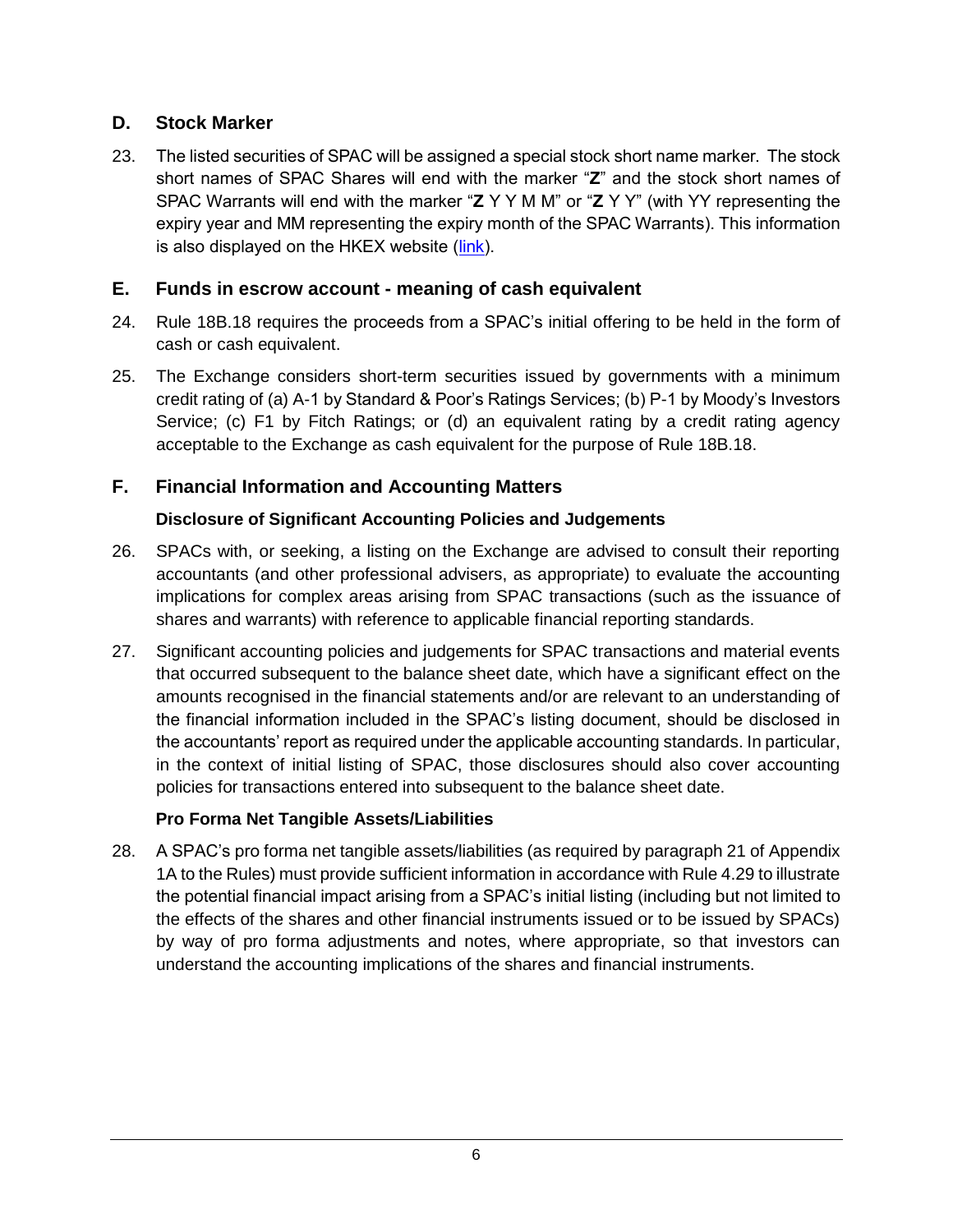### **Statement of Working Capital Sufficiency**

29. Rule 8.21A requires, among other things, a new applicant to include a working capital statement in its listing document.This also applies to SPACs and the listing document of a SPAC should disclose the basis of the directors' view on its working capital sufficiency as required under paragraph 36 of Appendix 1A to the Rules and the basis upon which the sponsor concurs with the directors' view. For the purpose of this requirement, the relevant cash flow forecast should focus on the working capital needed to cover the operating expenses prior to the De-SPAC Transaction and exclude any amounts of the initial offering proceeds that are subject to redemption or amounts that are expected to be used to fund a De-SPAC Transaction.

## **G. Sophisticated Independent Third Party Investors**

- 30. Rule 18B.42 states that the independent third party investment referred to in Rule 18B.41 must include significant investment from sophisticated investors, as defined by the Exchange in guidance published on the Exchange's website as amended from time to time.
- <span id="page-6-0"></span>31. The Exchange will consider this requirement to be met if at least 50% of the value of the independent third party investment referred to in Rule 18B.41 is contributed by no fewer than three investors that demonstrate one of the following characteristics. These investors must either be:
	- (a) an asset management firm with assets under management of at least HK\$8,000,000,000; or
	- (b) a fund with a fund size of at least HK\$8,000,000,000.
- 32. The SPAC must provide the Exchange with information to demonstrate that the third party investors satisfy the characteristics referred to in paragraph [31.](#page-6-0)
- 33. A fund managed by a fund manager that has assets under management of an amount that meets the threshold set out in paragraph [31](#page-6-0) would qualify as a sophisticated investor for the purpose of Rule 18B.42.
- 34. A SPAC must demonstrate to the Exchange that the independent third party investment required under Rules 18B.41 and 18B.42 (i.e. including the investment by the investors referred to in paragraph [31\)](#page-6-0) have been committed by the time of the De-SPAC Announcement.

### **H. Content of the Announcement of De-SPAC Transaction**

- 35. Rule 18B.39 requires a De-SPAC Target to have a fair market value representing at least 80% of the funds raised by the SPAC from its initial offering.
- 36. Rules 18B.44 to 18B.48 sets out the requirements relating to the announcement of De-SPAC Transaction ("**De-SPAC Announcement**"). Rule 18B.45 states that the Exchange may issue guidance on the Exchange's website, as amended from time to time, on requirements for the contents of the De-SPAC Announcement.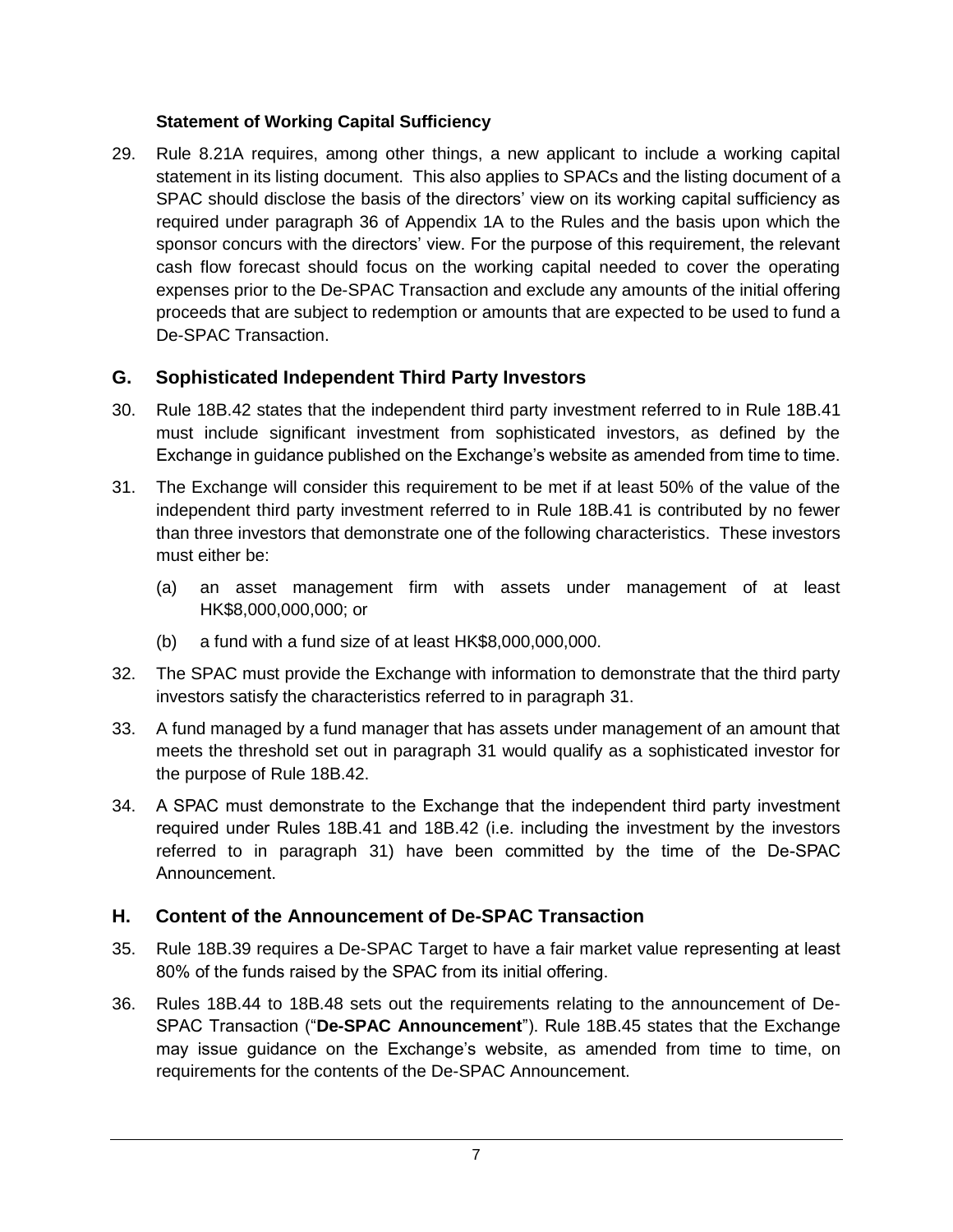- 37. In addition to the requirements set out in Listing Rules 18B.44 to 18B.48, a De-SPAC Announcement must also include:
	- (a) a description of all the independent third party investors referred to in Rule 18B.41 (including the sophisticated independent third party investors referred to in paragraph [31](#page-6-0) of this letter), and the principal terms of their investments;
	- (b) the identities of, and amounts committed by, the independent third party investors referred to in Rule 18B.41;
	- (c) the negotiated value of the De-SPAC Target and the basis upon which such value was determined;
	- (d) the board of directors' opinion confirming the satisfaction of the requirement in Rule 18B.39 and the basis of such opinion (in a form acceptable to the Exchange); and
	- (e) the material terms of any earn-out rights referred to in Note 1 to Rule 18B.29(1).

### **I. "Fair Market Value" for the purpose of Rule 18B.39**

38. When assessing the board of directors' opinion on the satisfaction of the "fair market value" requirement of Rule 18B.39, the Exchange will adopt a holistic approach and take into account factors such as (a) the basis of the opinion, (b) the negotiated value of the De-SPAC Target as agreed by parties; (c) the sponsor's opinion; (d) the amount committed by, and involvement of and validation by the independent third party investors; and (e) the valuation of comparable companies.

### <span id="page-7-0"></span>**J. Participation by a SPAC Promoter in a SPAC's initial offering and De-SPAC Transaction**

- 39. The Existing Shareholders Conditions referred to in HKEX Guidance Letter HKEX-GL85-16 are dis-applied to permit a SPAC Promoter to participate in: (a) an offering of SPAC Shares at the initial listing of a SPAC; and/or (b) the financing of a De-SPAC Transaction, subject to the conditions below, which may be modified as the Exchange considers necessary:
	- (a) the SPAC Promoter meets the definition of a Professional Investor;
	- (b) the SPAC or the Successor Company (as the case may be) complies with all applicable open market requirements, including Rule 18B.05 or 18B.65 (as applicable);
	- (c) the price and terms of subscription of shares by the SPAC Promoter must be substantially the same as, or are not more favourable to the SPAC Promoter, than those available to other investors who are investing in the SPAC or the Successor Company (as the case may be) at the same time as the SPAC Promoter, and any such participation increases the SPAC Promoter's "capital at risk" to align its interests more closely with the interest of ordinary shareholders;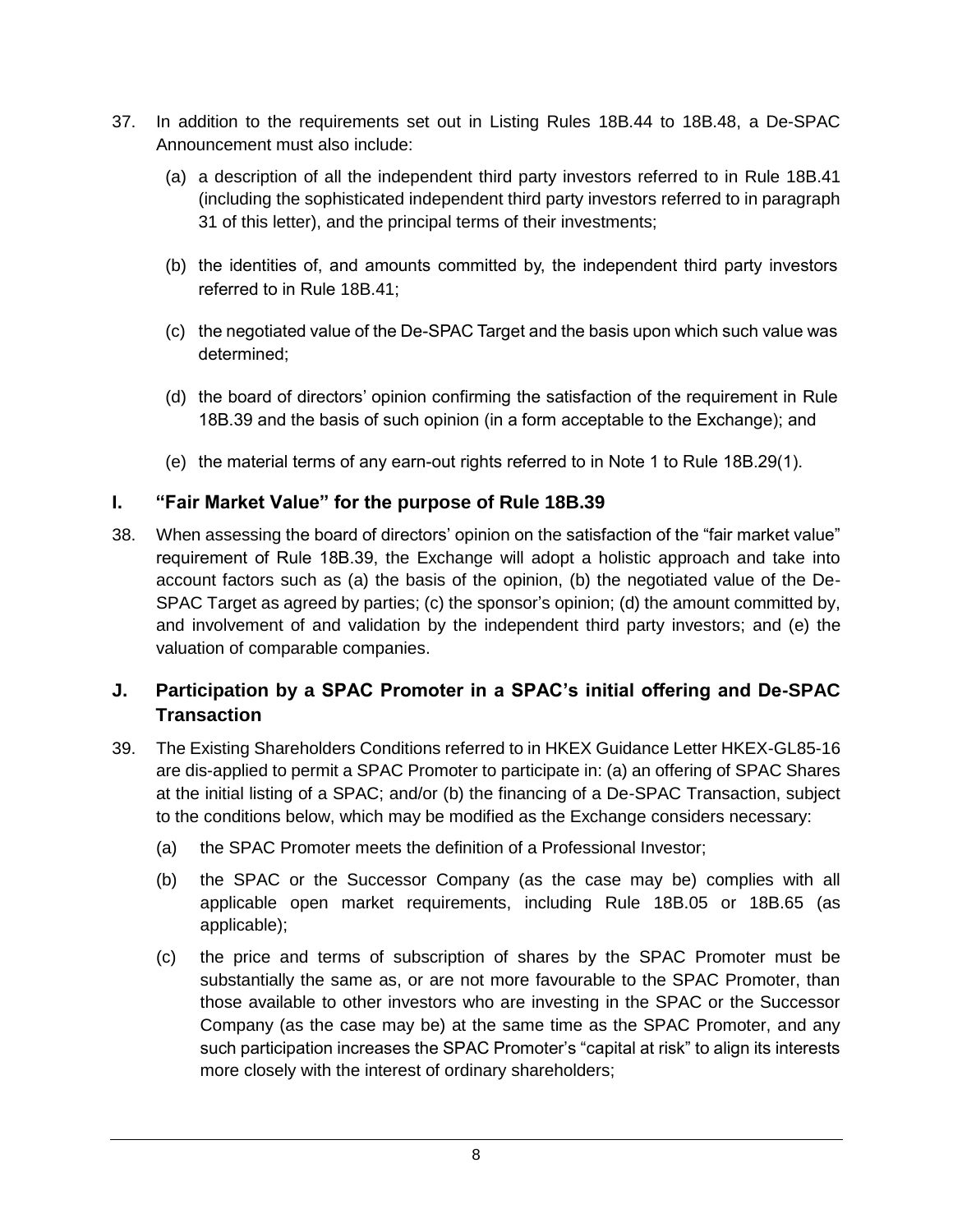- (d) the SPAC or the Successor Company (as the case may be) and the relevant sponsor must confirm to the Exchange that no preferential treatment has been, nor will be, given to the SPAC Promoter other than the preferential treatment of assured entitlement; and
- (e) the participation is disclosed prominently in the listing document produced for the purpose of the SPAC's listing or the De-SPAC Transaction (as the case may be).

### **K. Forward Purchase Agreements**

- 40. In the US, a SPAC may enter into a forward purchase agreement with the SPAC Promoters or other institutional investors before the initial listing of the SPAC, under which the purchaser would commit to subscribe, and the SPAC would commit to issue, equity in connection with the De-SPAC Transaction at a specified amount. The forward purchase agreement may also contain an option for the purchaser to subscribe for additional equity for up to a specified amount, exercisable at the discretion of the purchaser.
- 41. As a SPAC Promoter would be a connected person of a SPAC<sup>2</sup>, any such forward purchase agreement entered into by the SPAC Promoter or its associate with a SPAC would constitute a connected transaction under the Rules.
- 42. A SPAC wishing to apply for a modification or waiver of these Rules for the purpose of entering into such a forward purchase agreement before the initial listing must provide the Exchange with full details of the proposed agreement at the earliest opportunity. The Exchange will consider such applications on a case-by-case based on the individual merits of the case.

### **L. Loans granted by a SPAC Promoter to a SPAC**

43. In the US, it is common practice for a SPAC to be advanced loans by its SPAC Promoter to meet the SPAC's working capital needs, normally through promissory notes.

Prohibition of loan which allows conversion at the discretion of a SPAC or a SPAC Promoter

<span id="page-8-0"></span>44. The Exchange will prohibit such a loan if its terms permit settlement (in full or in part) through conversion of the loan into SPAC securities at the discretion of the SPAC or SPAC Promoter. This is to ensure that a SPAC Promoter is not able to avoid the risk of noncompletion of a De-SPAC Transaction that is normally borne by the beneficial owners of SPAC securities.

l

<sup>2</sup> See Rule 18B.01.